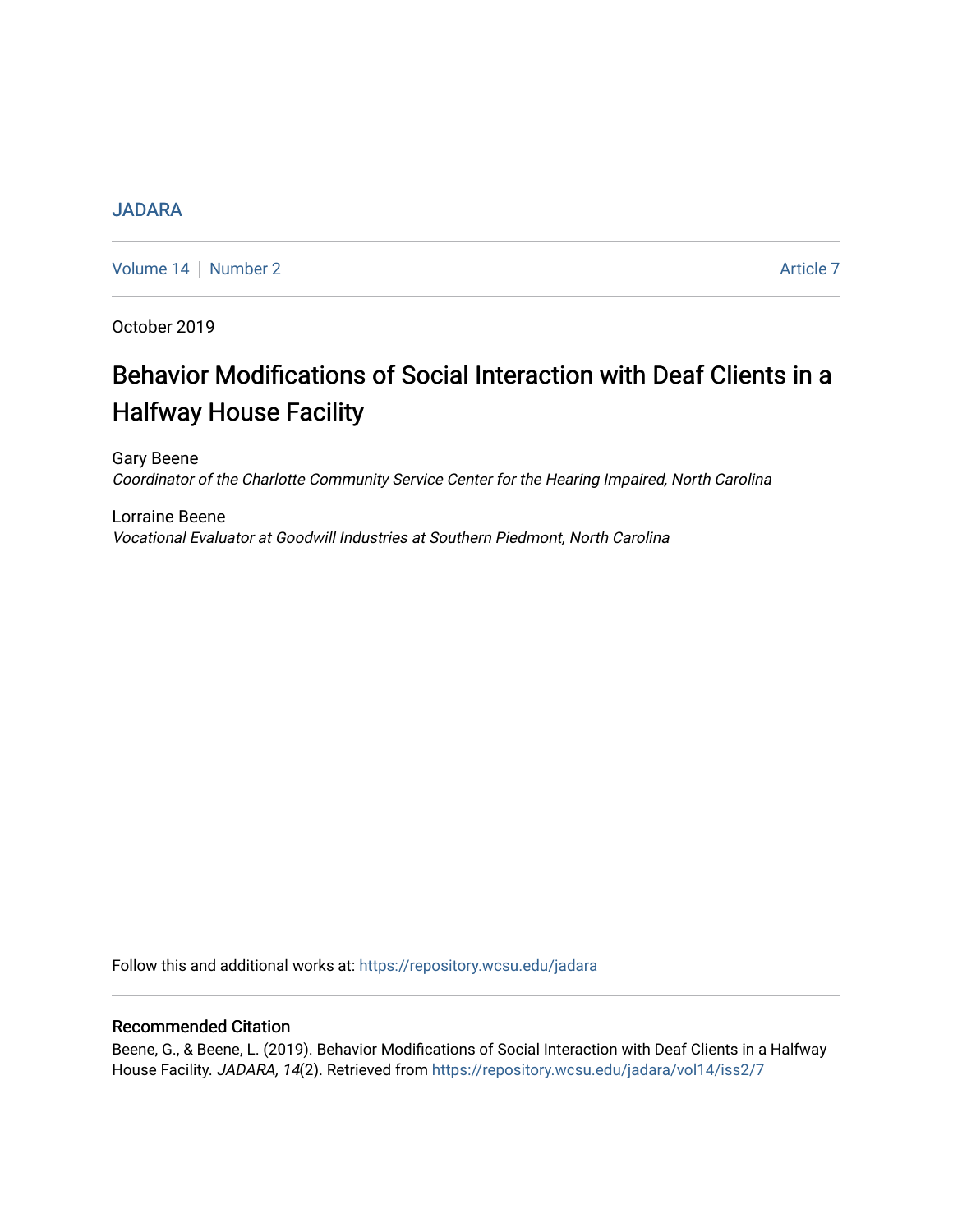# BEHAVIOR MODIFICATION OF SOCIAL INTERACTION WITH DEAF CLIENTS IN A HALFWAY HOUSE FACILITY

#### Gary Beene and Lorraine Beene

The focus of this study was on the effec tiveness of utilizing behavior modification techniques in developing weekend social and recreational activities in young deaf adults in a halfway house rehabilitation facility. The behavior modification techniques em ployed were basic social reinforcement meth ods of informing the subject of the recrea tional options available and then reinforcing (counselor attention) his/her use of those facilities. The social and recreational be haviors included a wide range of activities within the community ranging from going shopping, to bowling or going on a picnic. It was necessary for the behaviors to involve social interaction at some level.

For a special population of deaf persons who have been residents of various educa tional institutions, interaction with the hear ing world can be an extremely difficult pro position. Often, some neither understand what is being said to them nor can they make themselves understood when attempt ing to interact with the general population. Also, in some schools for the deaf social and recreational options fall within a very lim ited range. Reality seems to indicate that it is imperative for people to develop a rather sophisticated set of social interaction be haviors as part of their overall independent living skills. Without these skills, a deaf person may lead a boring and mundane life and not have any concept of how to deal with the 'hearing world' on a day to day basis. By this it is meant that, for a variety of reasons, some deaf persons may lack con fidence to seek out and obtain services rang

ing from daily living needs to medical and legal assistance.

The halfway house for the deaf is a fairly recent innovation in the field of deaf rehabili tation. However, client need for such a facil ity has been recognized by several persons in the field. Rodda (1974) commented that "clients who are physically, educationally, or cognitively retarded lack the minimal prac tice skills for survival in a competitive, tech nological world." Quarrington and Soloman (1975) stated that the "normalization of deaf students will require major advances in the training and education of deaf students in residential programs."

Cranberry (1976) went on to identify the three basic kinds of clients who would need a halfway house facility: "Clients with history of long-term institutionalization, clients who have been institutionalized only briefly but have little to return to in the community, and clients who have never been institutionalized but are at a critical stage of maladjustment due to some crisis." The stated objectives for the clients at the Foun tain House in New York City (Badanes, 1973) include the social and vocational re habilitation of formerly institutionalized deaf psychotic patients. Rice and Milligan (1973) similarly defined the function of the Hot Springs Rehabilitation Center as the personal adjustment and development of independent living skills by their clients. Per sonal adjustment includes classroom instruc tion in communication skills, basic academic subjects, personal hygiene and grooming, vocational tutoring, intreperson relationships,

Vol. 14 No. 2 October 1980 15

Mr. Beene is Coordinator of the Charlotte Community Service Center for the Hearing Impaired, Charlotte, North Carolina and Mrs. Beene is a Vocational Evaluator at Goodwill Industries of the Southern Piedmont, Inc., Charlotte, North Carolina.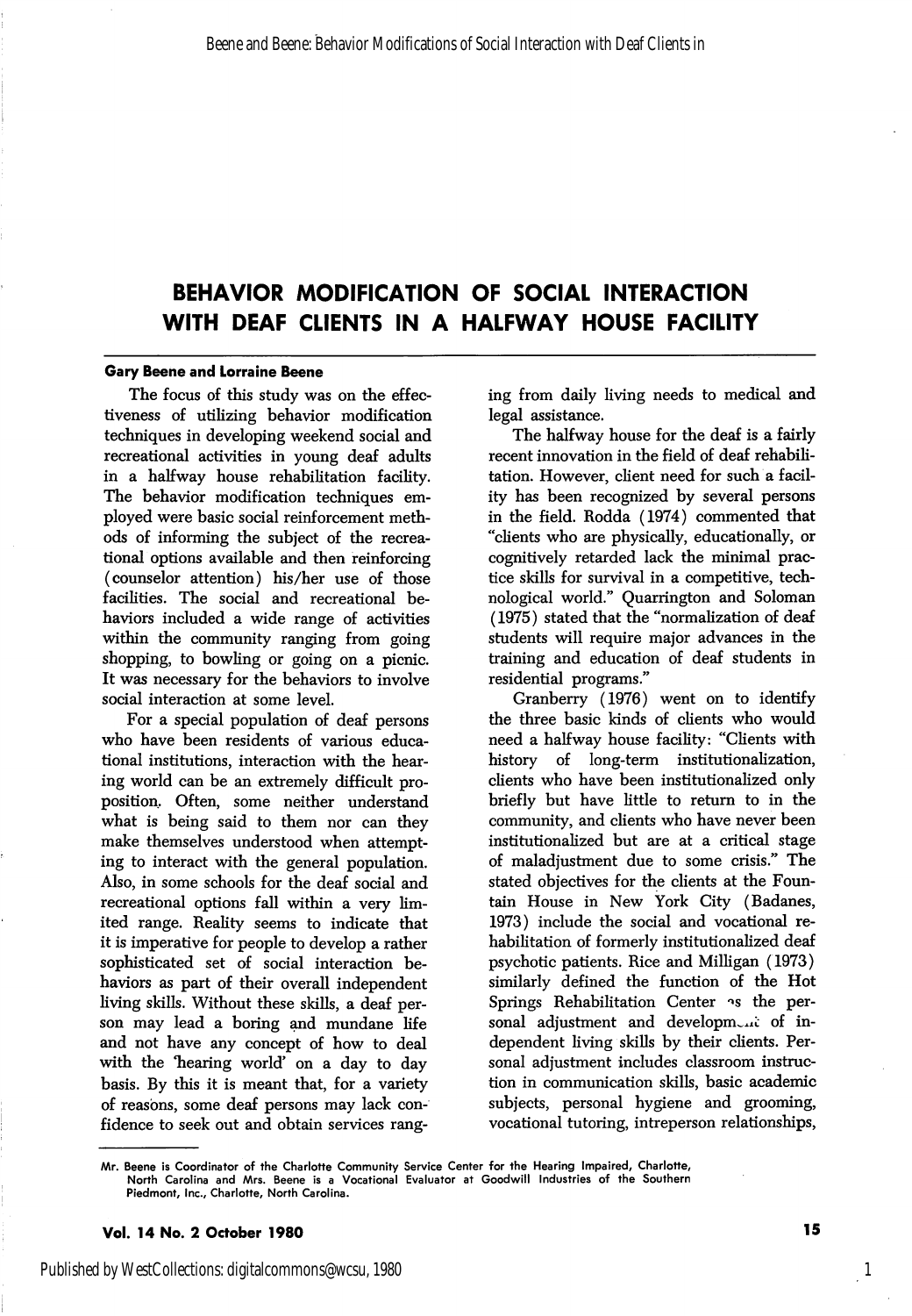and basic concepts essential to independent living. The objective of independent living training is to facilitate the transition from a sheltered living situation to independent community living with a minimum of dif ficulty.

The need to develop social interaction in an overall rehabilitation plan for deaf clients has been widely recognized. Hackett (1975) stated that "different behaviors are expected in different situations. That's an important socialization rule." With this in mind it is important to realize that social development is often retarded in clients who have been institutionalized. Rodda (1974) stated, "Such clients usually have an extreme ly limited social life, making only fringe contact with other persons in their environ ment." Also Quarrington and Soloman (1975) found social maturity to be lower for chil dren in residential programs who visited their homes infrequently compared to their counterparts in day school programs. Wechsler (1960), speaking to this issue, stated, "Group homes involve a group situation to promote interaction and resocialization. They encourage recreational and other contacts with the outside world." Cranberry (1976) described one of the major functions of a halfway house for the deaf as "socialization and resocialization." He stated that in the daily life of the house there are many opportunities for the residents to learn these skills. Finally, Krupnick (1976) ties socialization and rehabihtation together when she states, "Many job failures among the deaf are a result of lack of skills in the areas of interpersonal relationships and social adaptability."

The social reinforcement techniques em ployed in this experiment have been established in several studies in the past: Ayllon and Michael (1959) and Ayllon and Houghton (1962) to psychotic behaviors; Brady and Lind (1961) to functional blindness; Wolf, Risley, and Mees (1964) and Ferster and DeMyer (1961) have applied them to the treatment of autism in children; Harris, John son, Kelly, and Wolf (1964) to regressed motor behavior of a preschool child; and Hart, Allen, Buell, Harris, and Wolf (1964) to operant crying. In each of these instances improvement in behavior was achieved.

It was hypothesized that a group of young deaf adults in a halfway house setting, with whom behavior modification techniques were employed, would increase the number of weekend social and recreational activities in which they participated. Social reinforce ment, in the form of counselor attention to the client, was the primary behavior modification tool utilized. Informing the client of the various recreational options was prere quisite to the reinforcement. The social and recreational activities that produced data included any activity outside the halfway house that required social interaction with the outside world at some level.

#### Method

Subjects:

The subjects were eight deaf members of the Independent Living and Training Pro gram in Tucson, Arizona. They ranged from nineteen to twenty-eight years of age. There were six males and two females. Of the eight, five also had other disabihties; two were epileptic, one had cerebral palsy, one was borderline mentally retarded, and one was brain damaged. All eight were consi dered to be below normal educationally, vocationally, or socially.

#### Instruments:

An observation form was utilized to re cord the number of times each client left the halfway house and what activity he/she participated in during each weekend of the 'research period. The experimenters then reviewed these forms to determine which of the outside activities constituted recreational or social interaction behaviors.

#### Design:

A one-group pretest-posttest design was utilized in the study. The design was chosen because the Independent Living and Train ing Program is the only halfway house of its kind in the area, so a population from which to choose a control group was not available.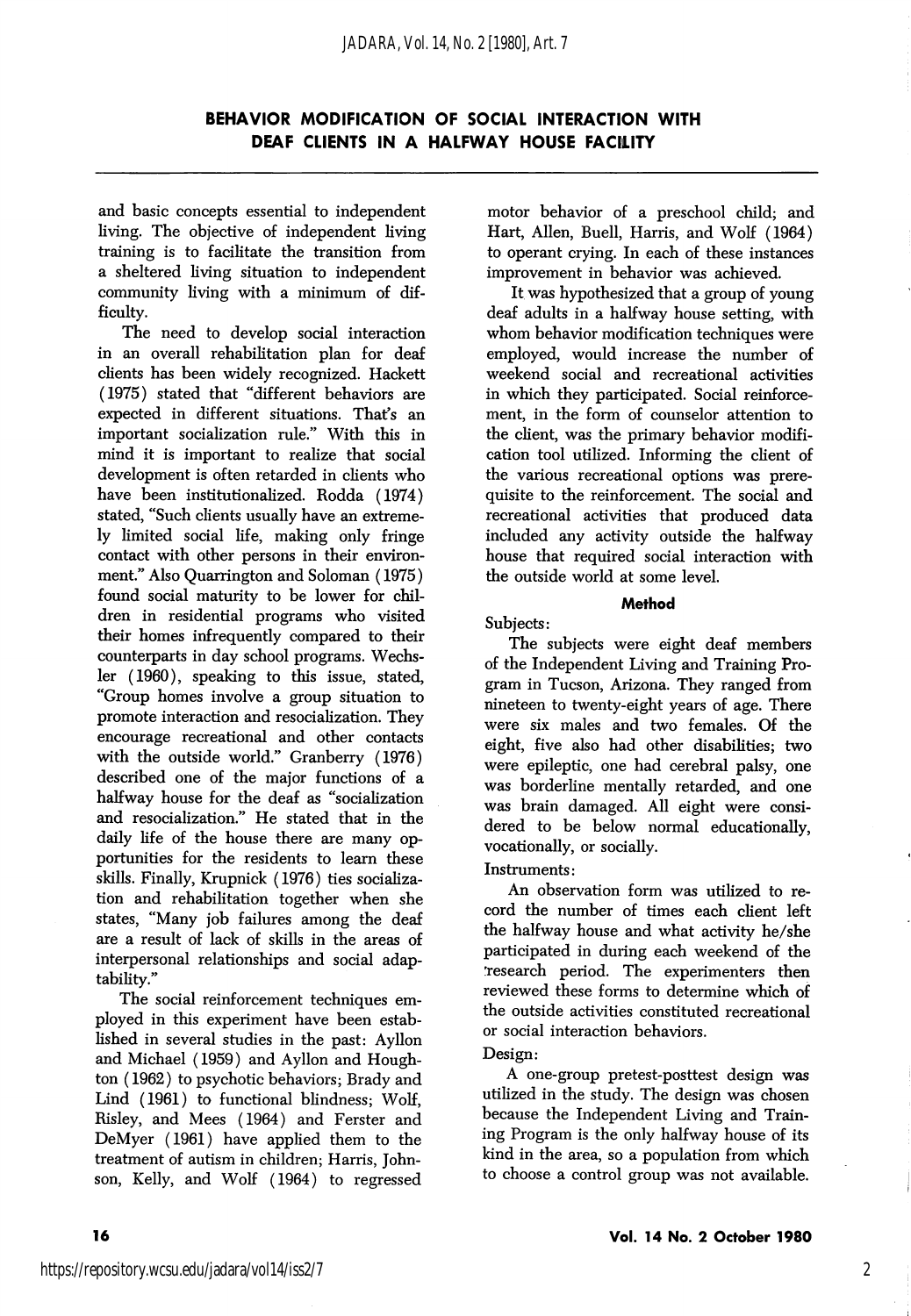## BEHAVIOR MODIFICATION OF SOCIAL INTERACTION WITH DEAF CLIENTS IN A HALFWAY HOUSE FACILITY

Also the experimenters felt that due to the size of the population and the experimental techniques employed, it would not have been feasible to divide the halfway house members into experimental and control groups.

This experimental design does not control for the effects of maturation of the clients. On the other hand, the clients were unaware that their behaviors were being recorded so it is not likely that the results were subject to a Hawthorne effect.

#### Procedure:

A baseline was established by counting the clients' outside social interaction be haviors for three successive weekends. Be havior modification techniques were then implemented. These techniques included: 1) Listing various possible activities on the halfway house blackboard so that the mem bers could sign up for whichever activity they wanted to attend; 2) Arranging for transportation to and from the activity; 3) In some instances, attending the activity with the client; 4) If it was a competitive situation, perhaps placing small wagers  $(25¢$ to  $50<sub>\ell</sub>$ ) on which team might win; and 5) Discussing in detail with the client the ac tivities they had attended upon their return to the halfway house. Three weeks after the implementation of the behavior modification techniques the clients' outside social interaction behaviors were again counted for three successive weekends.

#### Results

The mean number of weekend social and recreational activities increased for the group after intervention with behavior modi fication techniques. A t-test for matched groups showed that there was a significant difference at the .99 level of confidence be tween the pretest and posttest social inter actions (t equal 3.386, df equal 7, alpha equal 0.01).

Only one client showed a decrease in so cial interactions and he, ironically, had the highest number of interactions on the pre test. The range of increased interactions was from  $-1$  to  $+7$  with a mean increase of 3.

Figure 1 shows the total number of so cial interactions for each of the subjects during the pretest and posttest periods.

| <b>FIGURE I</b> |          |
|-----------------|----------|
| Pretest         | Posttest |
| ð               |          |
| 5               | 10       |
| 2               |          |
|                 |          |
| 3               |          |
| 5               |          |
| 2               |          |
|                 |          |
|                 |          |

#### Conclusion

The hypothesis was supported by the findings of the study. The group of young deaf adults in the Independent Living and Training Program participated in a signifi cantly greater number of weekend social and recreational activities after the behavior modification techniques were employed.

From Figure 1 it can be inferred that clients 1, 4, and 6 all appeared to be com fortable with their level of social interaction at the time of the pretest and they did not show a marked increase in social and recrea tional behaviors. In contrast, the remainder of clients at least doubled their number of interactions from pretest to posttest. It should also be noted that of the clients with whom the behavior modification was most effective, three were multiply handicapped and two were not.

Of course, the ultimate goal of the be havior modification was that the social inter action becomes reinforcing in and of itself so that the behaviors, once established, would resist extinction. To test that, however, was beyond the scope of this research design. Future research in this area should certainly include a follow-up study.

Future research should also further in vestigate the use of social reinforcement as a means to modify many other behaviors among deaf clients in a halfway house re habilitation facility.

#### Vol. 14 No. 2 October 1980 17 No. 2 October 1980 17

Published by WestCollections: digitalcommons@wcsu, 1980